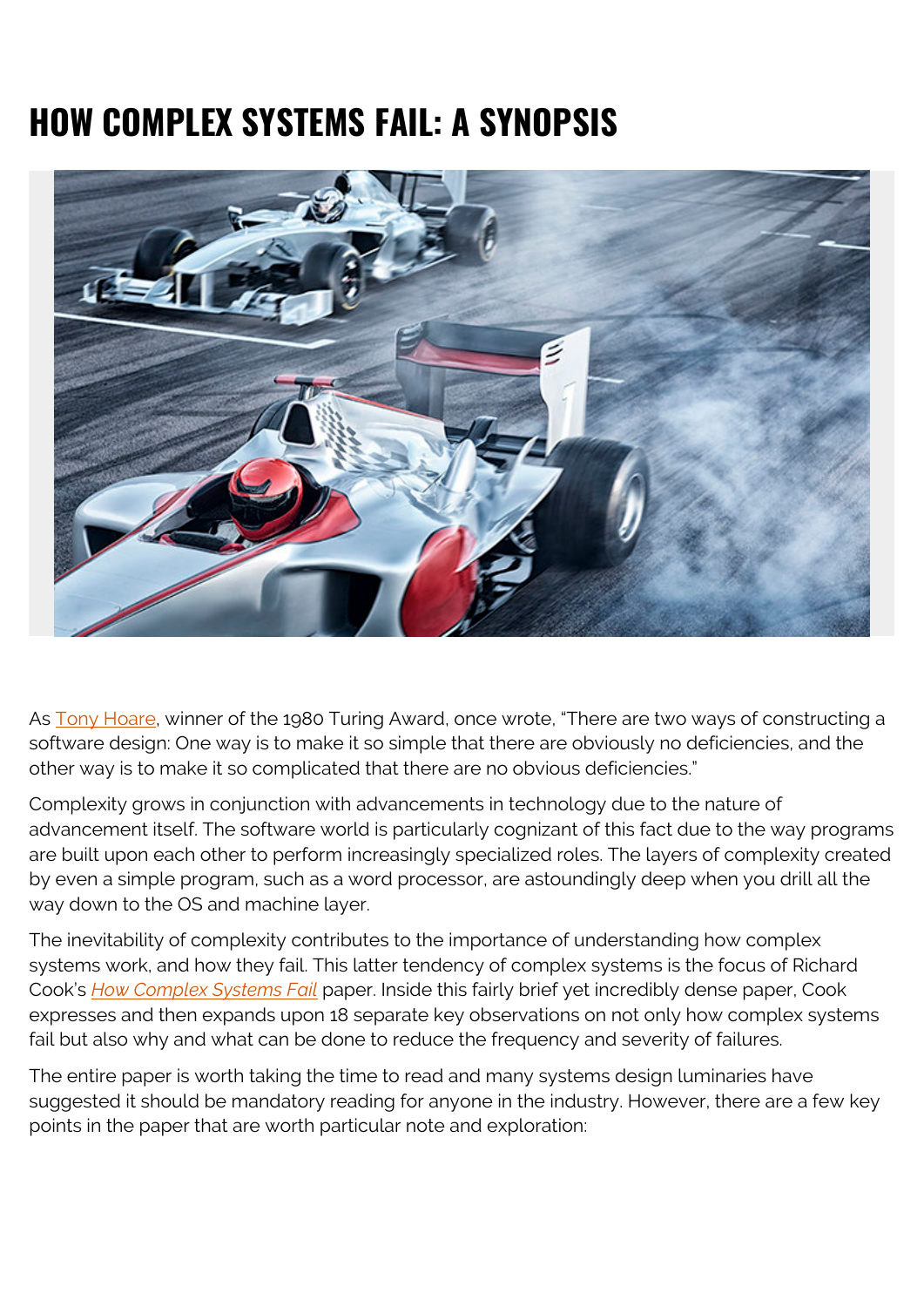## **#2 Complex systems are heavily and successfully defended against failure.**

Cook starts off his "Short Treatise on the Nature of Failure" with the observation that systems become complex as methods are created to defend against the potential hazards of the system. In other words, layers of defense are established to fend off failures of the system and these layers of defense play a major role in increasing the complexity of the whole system.

The development of defensive layers involves multiple components such as backup systems, agent training, and policy creation. Therefore, the avoidance of failure inherently increases the complexity of any given system. The next logical inference given is that the more complex a system is, the more complex defensive measures must be.

#### **#3 Catastrophe requires multiple failures - single point failures are not enough.**

Continuing from point 2, Cook observes that layers of defense are effective at avoiding failure. As such, the only way that a system can fail catastrophically is through multiple, simultaneous points of failure. The defensive checks and balances in place ensure that an incident cannot occur as the result of a single point of failure.

The implication here is that complex system failures are complex and multi-faceted in their own right. Cook goes on to make observations relating to human psychology as a tangent of this core point where he discusses the propensity for finger-pointing. After all, it's completely natural to want to identify the reason why a failure occurred.

The issue with finger-pointing (which is prone to happen as a result of [post-mortems\)](https://blogs.bmc.com/blogs/incident-postmortem-template/) is that there is almost never a single "root cause" of any given incident. It's convenient to say that a plane crashed due to pilot error, but the pilot isn't in charge of inspecting the landing gear or repairing faulty instruments.

## **#8 Hindsight biases post-accident assessments of human performance.**

It's easy to look back on the events of a failure and identify what went wrong, but that hindsight is what creates the sense that failure would clearly be the result of the given string of events leading up to it. The reality is that "6) Catastrophe is always just around the corner." As such, any action performed by an agent within the system could end up being the proverbial straw that broke the camel's back.

# **#10 All practitioner actions are gambles.**

Because practitioners of a system are operating within a constantly changing and increasingly complex environment, every action they make has the potential for resulting in either success or failure. This is another carry-over from the layers of defense created to protect against failure.

Complex systems use layered checks and balances to avoid failure, but the system is in a constant state of flux and actors within it aren't always aware of potential points of failure in sectors of the